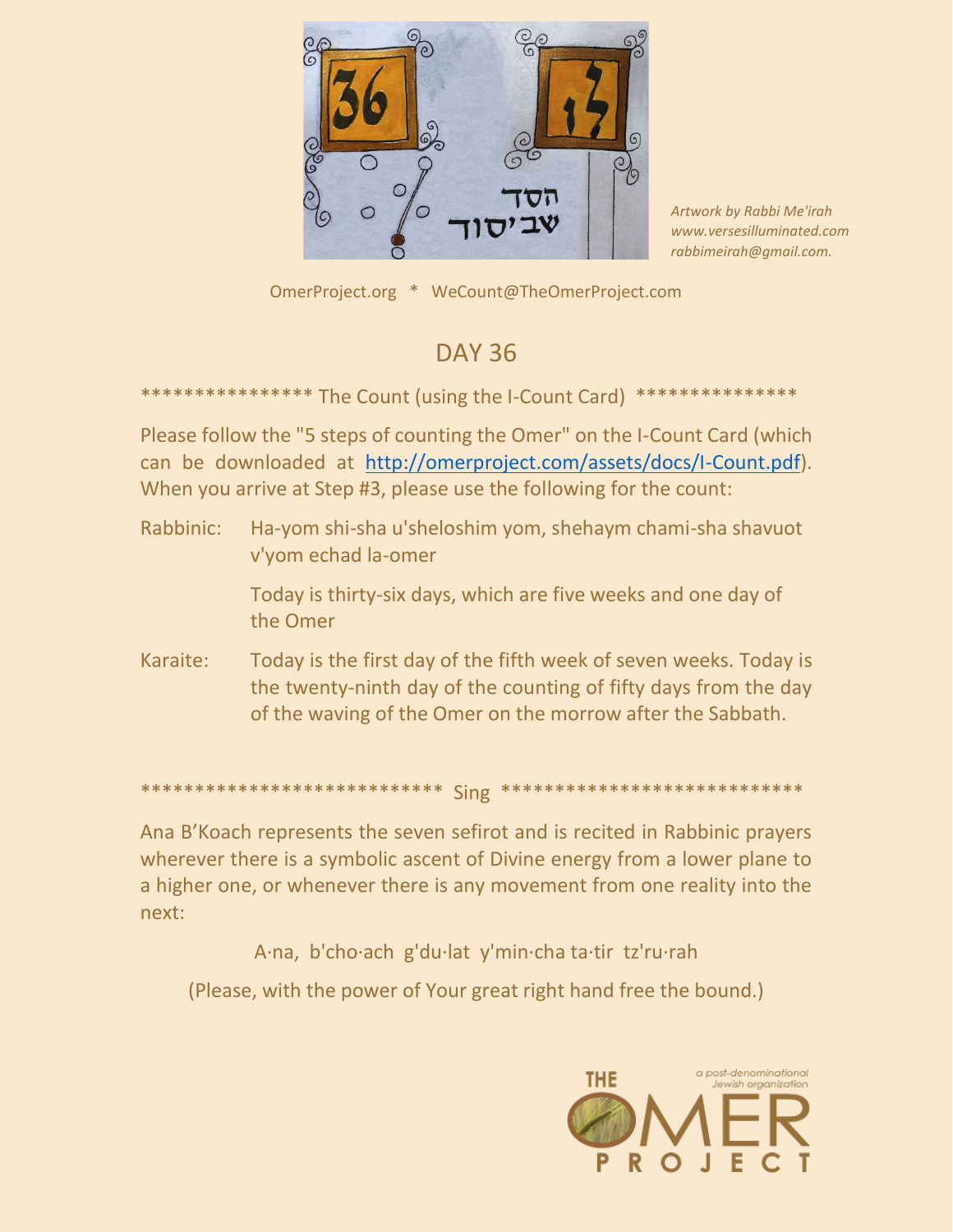\*\*\*\*\*\*\*\*\* This Week According to Rabbinic Mystical Teachings \*\*\*\*\*\*\*\*\*

Week Six: Yesod. Bonding, Connection, Communication, Intimacy, Sexuality.

Bonding means connecting; not only feeling for another, but being attached to them. Not just a token commitment, but total devotion. It creates a channel between giver and receiver. Bonding is eternal. It develops an everlasting union that lives on forever through the perpetual fruit it bears.

Yesod is the generative foundation of the universe. Bonding is the foundation of life. The emotional spine of the human psyche. Every person needs bonding to flourish and grow. The bonding between mother and child; between husband and wife; between brothers and sisters; between close friends. Bonding is affirmation; it gives one the sense of belonging; that "I matter", "I am significant and important". It establishes trust -- trust in yourself and trust in others. It instills confidence. Without bonding and nurturing we cannot realize and be ourselves.

Joseph represents yesod during this week. He represents passing between the birth of our tribe to the birth of our nation.

\*\*\*\*\*\*\*\*\*\* This Day According to Rabbinic Mystical Teachings \*\*\*\*\*\*\*\*\*

This day: Chesed shebe'Yesod. Lovingkindness of Bonding, Love within Generation, and Love within Connectivity.

One thought for Chesed of Yesod: Find a new home for something you might otherwise waste.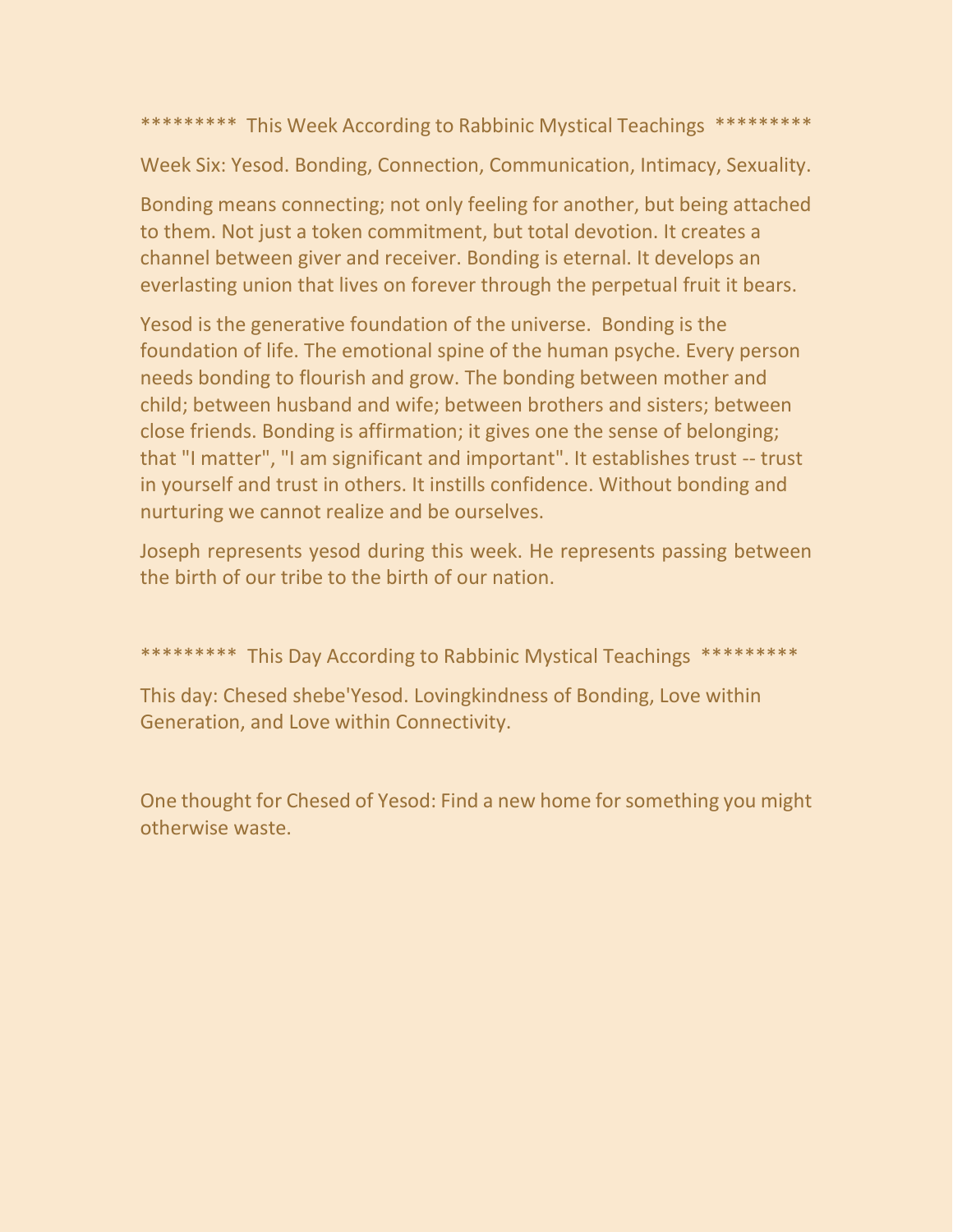\*\*\*\*\*\*\*\*\*\*\*\*\*\*\*\*\*\*\*\* This Day's Biblical Figures \*\*\*\*\*\*\*\*\*\*\*\*\*\*\*\*\*\*\*\* \*\*\*\*\*\*\*\*\*\*\* with the Rabbinic Mystical Quality of the Day \*\*\*\*\*\*\*\*\*\*\*

Masculine: Boaz displays chesed, lovingkindness, throughout the Book of Ruth. He is compassionate and courteous to Ruth when he meets her, and when she comes to him on the threshing floor, he praises her rather than taking advantage. Because of his kindness, he merits becoming father of Ruth's son and ancestor of the line of David.

Feminine: Rachav: When the Israelites prepare to invade the city of Jericho. Two spies go into city and lodge with a prostitute named Rachav who lives in the wall of Jericho. The king of Jericho hears that the spies have come, and orders Rachav to produce them. Instead, she hides them, and tells the king's guards that they have left. Under cover of night, she lets the two men down the city wall by a red cord.

Rachav tells the two men that everyone in her city has heard about the miracles God has done for Israel, and everyone is afraid of the invading tribe. She says to the men: "I have shown you kindness (chesed); now you show me and my family kindness (chesed)." The men promise that if she keeps their mission secret, they will save her and her family-- all she has to do is display the red cord in her window. And when Joshua attacks the city and its walls fall, he spares Rachav and her family. One midrash says that she saved two hundred families in addition to her own.

Rachav is caught in a war between her city and a group of foreigners who need land and resources. She escapes this economy of scarcity by creating an economy of chesed--she gives chesed to two Israelite men who are in her power, and in turn demands chesed from them. Rachav, a prostitute, deals in sexual connectivity (yesod) as a profession. She understands the power of connection, and uses a red cord to connect herself to a new people, so that she can save herself and the family she loves. We invite Rachav into our lives when we turn enemies into friends by doing acts of chesed.